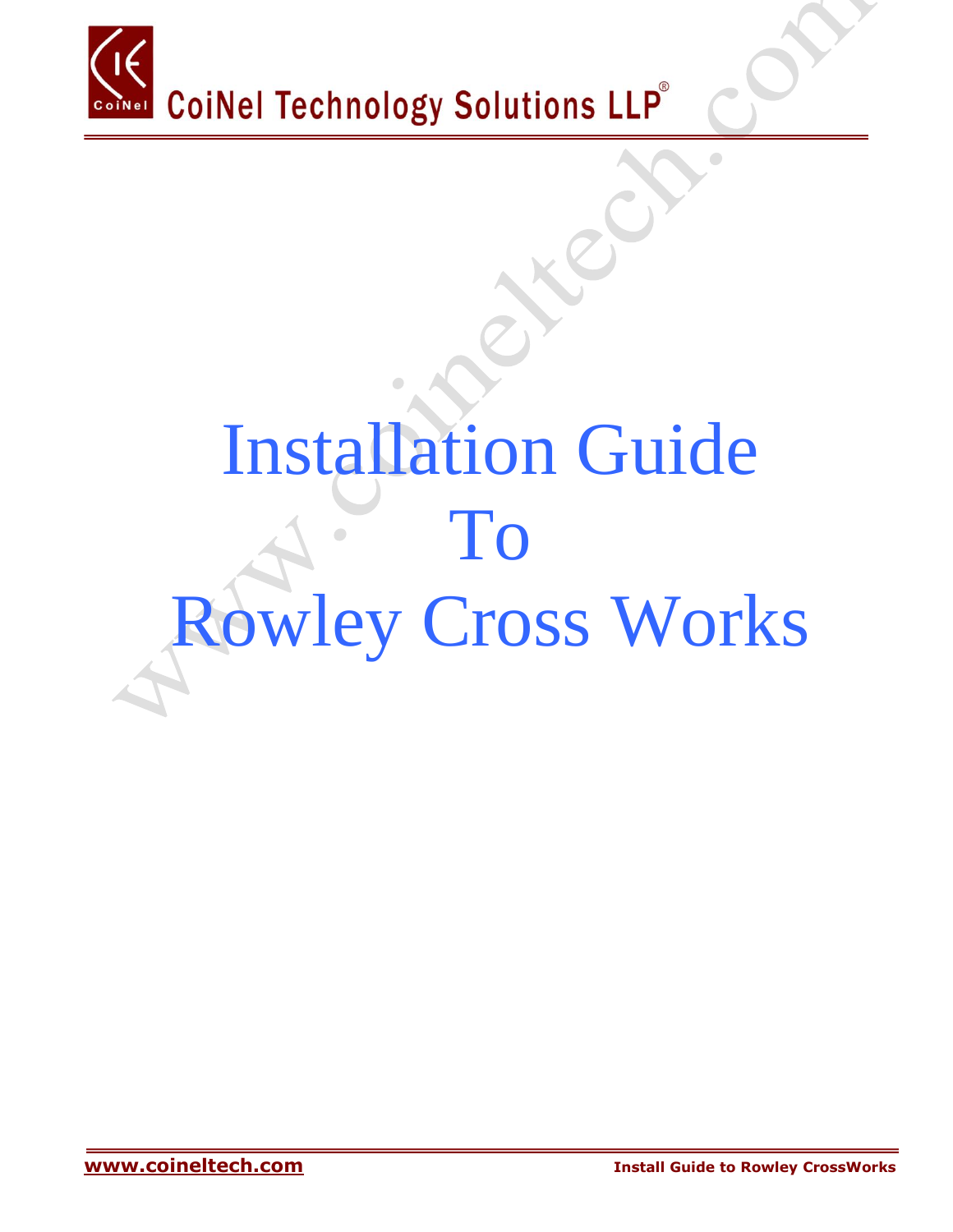Document Prepared by: Mr Ajit, CoiNel Technology Solutions LLP No-32, 2<sup>nd</sup> Floor, HAPBCO Tower, RPC Layout, Hampinagar, Bangalore State: Karnataka Country: India

#### [www.coineltech.com](http://www.coineltech.com/)

Designations used by companies to distinguish their products are often claimed as trademarks. In all instances where CoiNel is aware of trademark claim, the product name appears in initial capital letters, in all capital or in accordance with the vendor's capitalization preference. Users should contact appropriate companies for more complete information on trademark and trademark registrations. All trademarks and registered trademarks in this manual are the property of their respective holders.

No part of this document may be reproduced or distributed in any form or by any means, or stored in the database or retrieval system, without the prior written permission from CoiNel Technology Solutions LLP; with the exception that the listings may be entered, stored and executed in a computer system, but they may not be reproduced.

The content in this document are presented for instruction value. The details have been carefully tested, but are not guaranteed for any particular purpose. CoiNel Technology Solutions does not offer any warranties and does not guarantee the accuracy, adequacy, or completeness of any information herein and is not responsible for any errors or omissions. CoiNel Technology Solutions LLP assumes no liability for damages resulting from use of such information in this document or for any infringement of intellectual property rights of third parties that would result from use of this information.

CoiNel Technology Solutions LLP assumes no liability for applications assistance, customer product design, software performance, or infringement of patents or services described herein.

For any enquires, kindly contact info@coineltech.com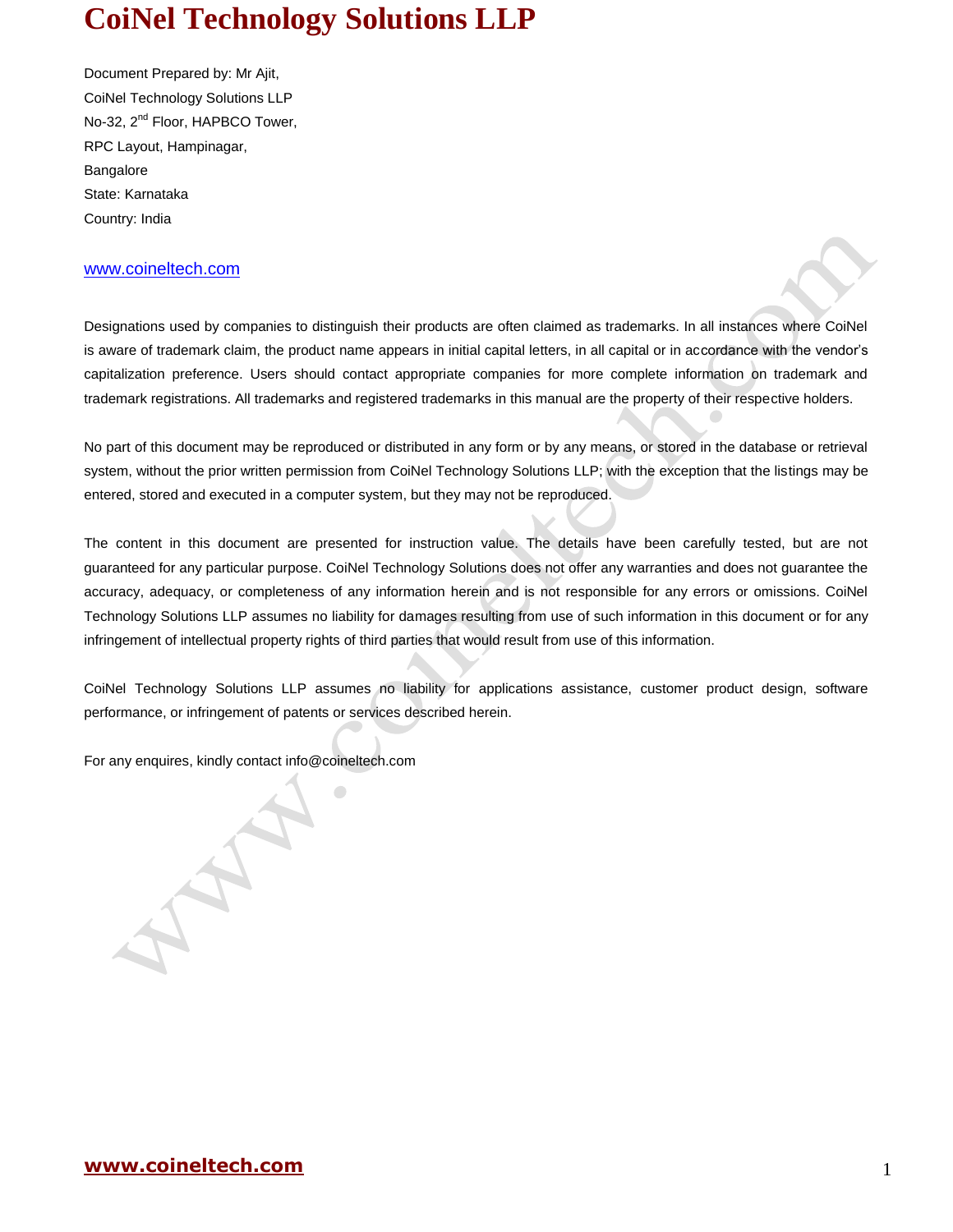**CONTENTS:**

**I. [STEPS TO INSTALL ROWLEY CROSSWORKS FOR ARM 2.1](#page-3-0) 3**

 $\bullet$ 

**[www.coineltech.com](http://www.coineltech.com/)** 2

**Particular**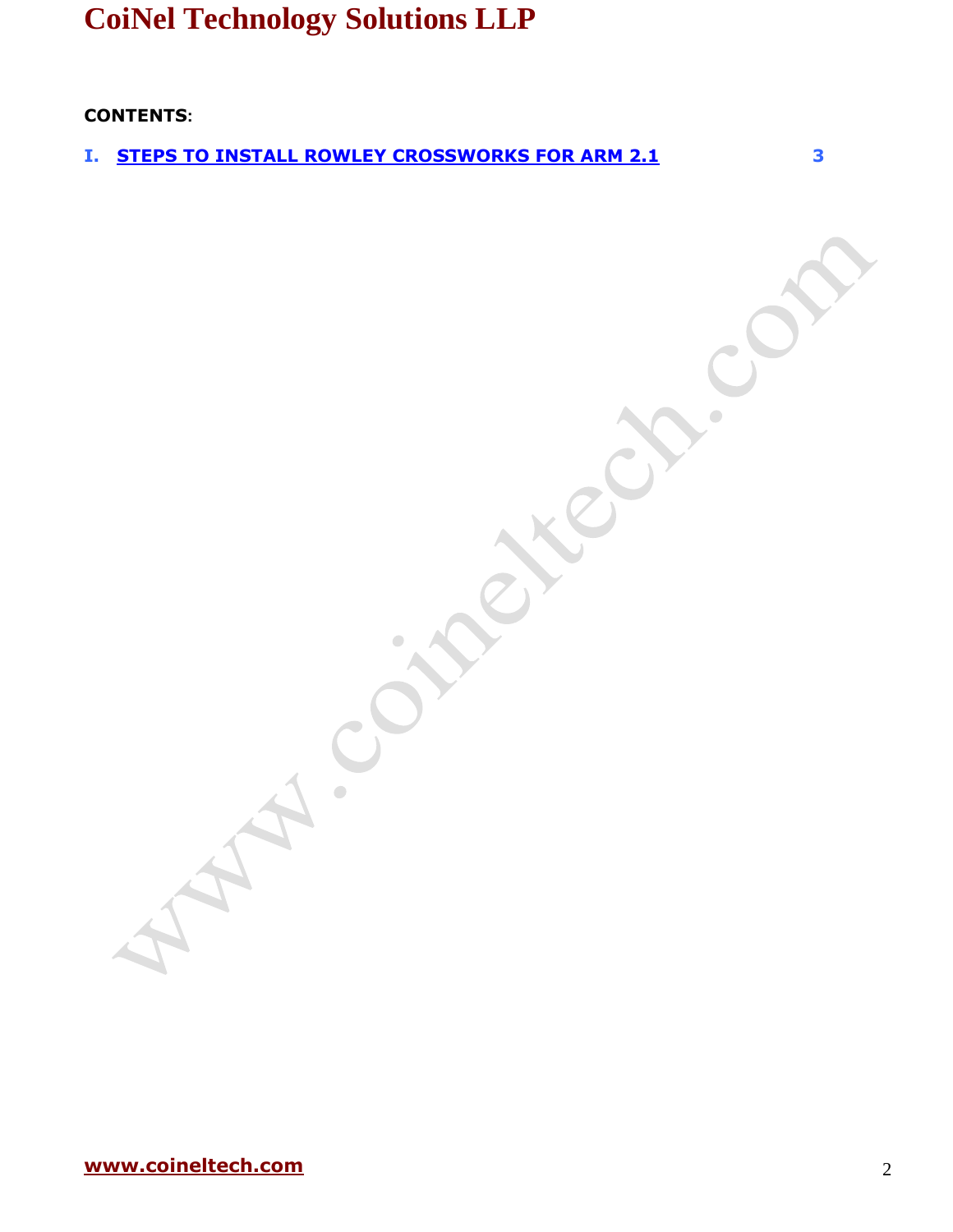#### <span id="page-3-0"></span>**I. STEPS TO INSTALL ROWLEY CROSSWORKS FOR ARM 2.1**

For installation process of **ROWLEY CROSSWORKS FOR ARM 2.1** Software, follow the steps as below:

 $1_1$  win  $\ldots$ 

#### **STEP 1:**

arm\_crossworks

When you double click on this set up icon of Rowley Cross

Works for ARM 2.1, you find the image as below.

| <b>Open File - Security Warning</b>                                                                                                                                     |  |
|-------------------------------------------------------------------------------------------------------------------------------------------------------------------------|--|
| Do you want to run this file?                                                                                                                                           |  |
| Name: arm_crossworks_2_1_1_win_x86_setup.exe<br>Publisher: Rowley Associates Limited<br>Type: Application<br>From: E:\Ajit_project\SOFTWARES                            |  |
| Cancel<br>Run.<br>∣✔  Always ask before opening this file                                                                                                               |  |
| While files from the Internet can be useful, this file type can \,<br>potentially harm your computer. Only run software from publishers.<br>you trust. What's the risk? |  |

In the above image, click on Run button.

After clicking on Run button, you get a dialog box as in below image, indicating that setup files are being extracted on your computer.

| E Extracting files (36%) |  |
|--------------------------|--|
|                          |  |
| <b>.</b>                 |  |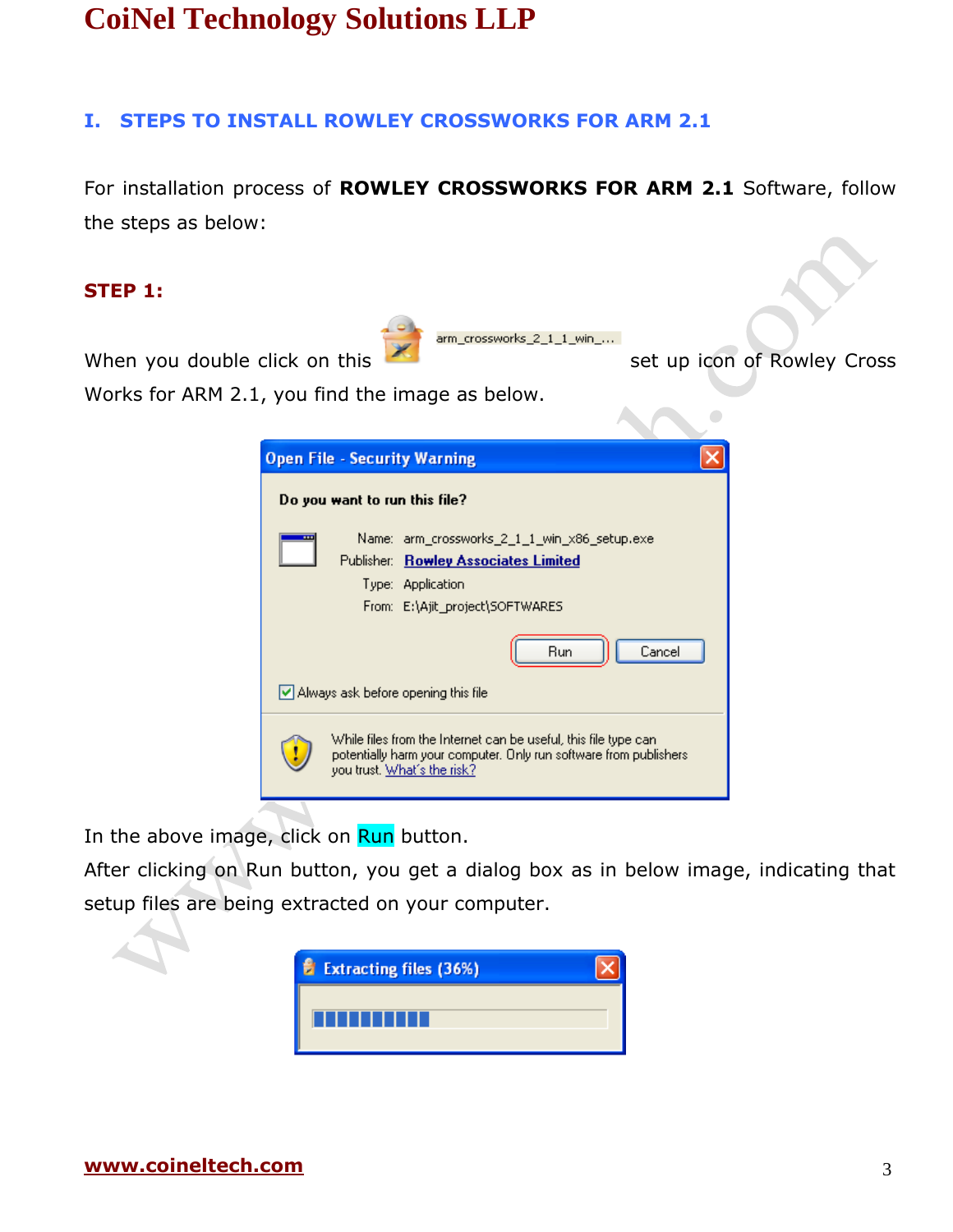### **STEP 2:**

After setup files have been extracted, you will get a dialog box as in image shown below, click on *Next* button to continue.

| Welcome to the installer for CrossWorks for ARM. | The installer will allow you to install, modify, repair or remove CrossWorks for ARM. To continue, |        |
|--------------------------------------------------|----------------------------------------------------------------------------------------------------|--------|
|                                                  |                                                                                                    |        |
|                                                  |                                                                                                    |        |
|                                                  |                                                                                                    |        |
|                                                  |                                                                                                    |        |
|                                                  |                                                                                                    |        |
|                                                  |                                                                                                    |        |
| $<$ Back                                         | Next                                                                                               | Cancel |
|                                                  |                                                                                                    |        |
|                                                  |                                                                                                    |        |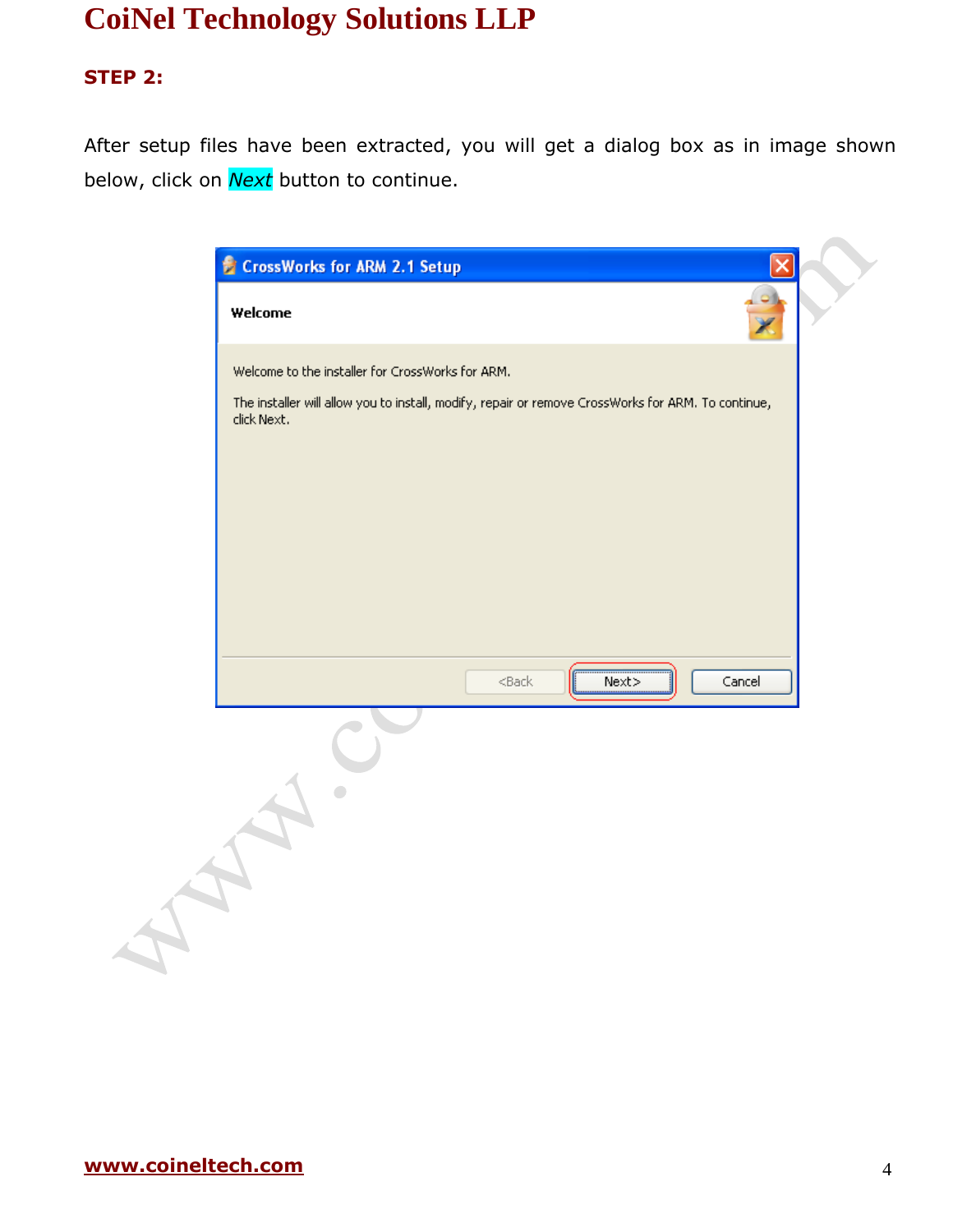### **STEP 3:**

In this step, setup will be installed by default in C drive location. You can also specify your location to install the setup file, by clicking on the browse file button, as shown in the image.

|                                    | CrossWorks for ARM 2.1 Setup                                                                             |                                                                                      |        |
|------------------------------------|----------------------------------------------------------------------------------------------------------|--------------------------------------------------------------------------------------|--------|
| <b>Choose Destination Location</b> |                                                                                                          |                                                                                      |        |
|                                    | Select folder where Setup will install files.                                                            |                                                                                      |        |
|                                    | Setup will install CrossWorks for ARM 2.1 in the following folder.                                       |                                                                                      |        |
| folder.                            | To install to this folder, click Next. To install to a different folder, click Browse and select another |                                                                                      |        |
|                                    |                                                                                                          | Click here to browse for the<br>location, where you want to<br>save your setup file. |        |
| <b>Destination Folder</b>          | C:\Program Files\Rowley Associates Limited\CrossWorks for ARM 2.1                                        |                                                                                      | m      |
|                                    | $<$ Back                                                                                                 | Next                                                                                 | Cancel |
|                                    |                                                                                                          |                                                                                      |        |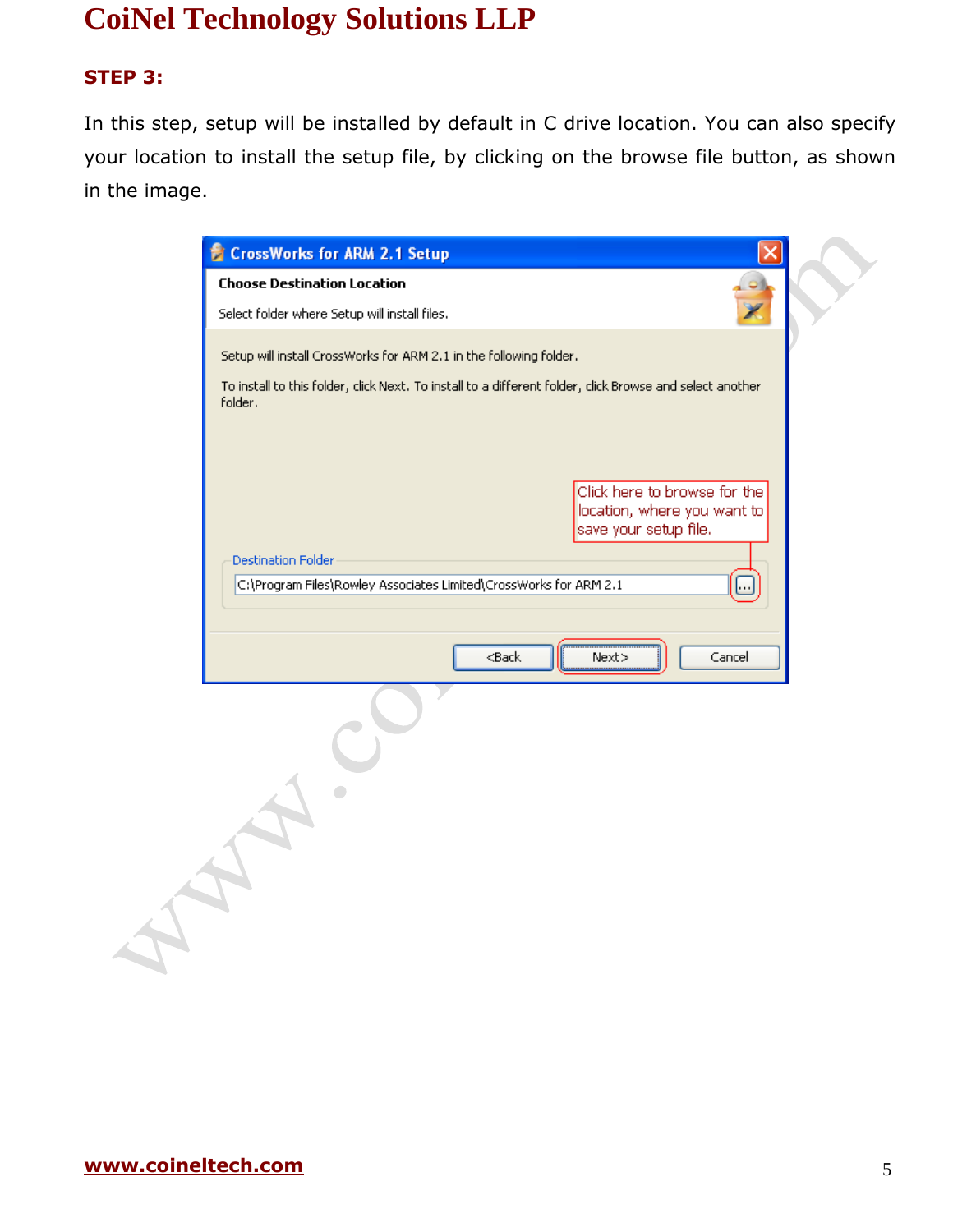#### **STEP 4:**

After, you select your drive location to save your setup file, setup will prompt you to add program icons to the program folder, and you can also specify your folder name of your choice.

Click on *Next* button to continue.

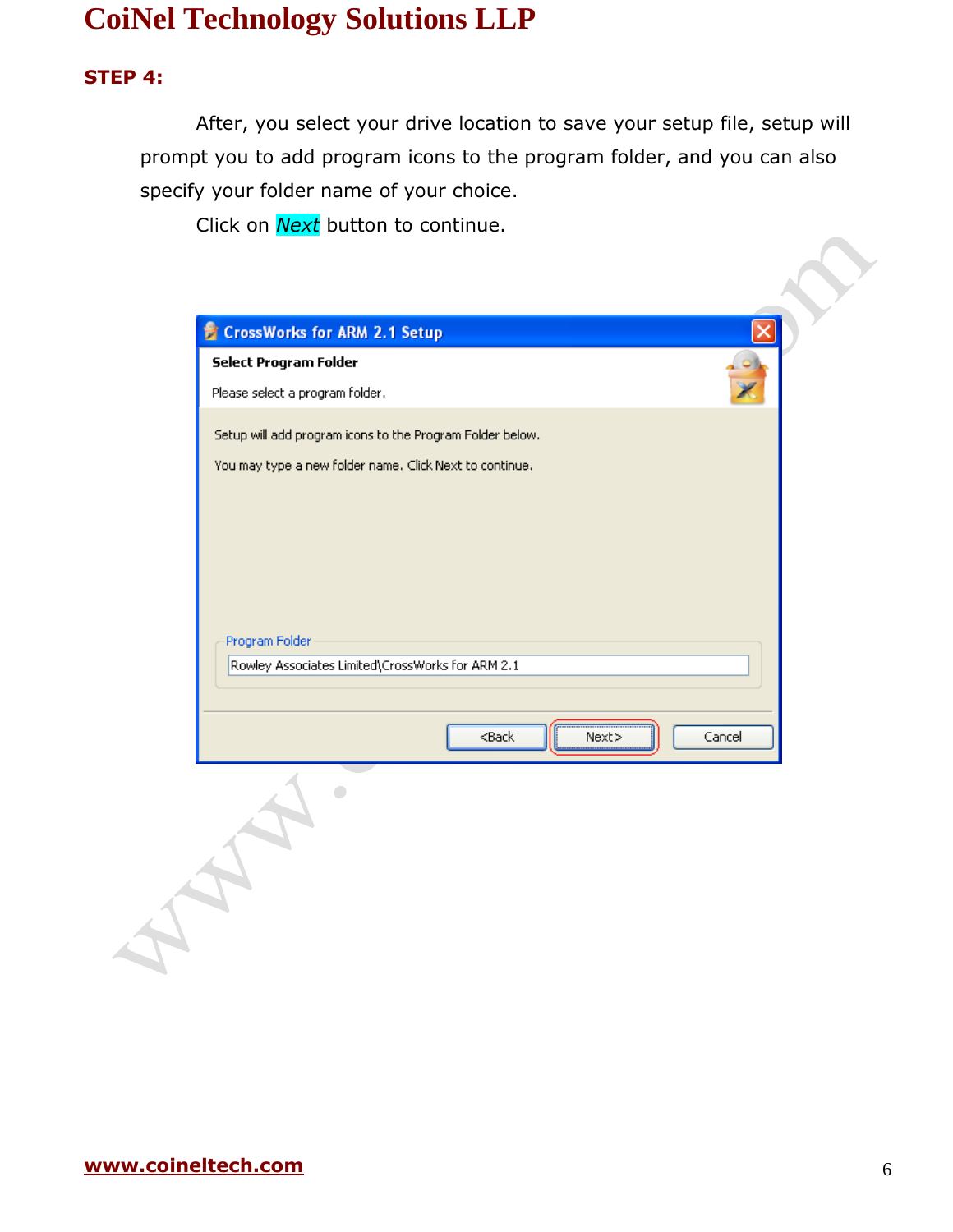#### **STEP 5:**

Here, you get the options to select the files you want to associate with. Select the files & then click on *Next* button, to continue.

| <b>Associate Files</b><br>Select the file types you want to associate with CrossWorks for ARM.<br>The installer can associate the following file types with CrossWorks for ARM 2.1.<br>Select the files you want associate, then click Next to continue.<br>$\boxtimes$ .hzp Files<br>$\boxtimes$ . hzq Files<br><b>Description:</b><br>$<$ Back<br>Cancel<br>Next |
|--------------------------------------------------------------------------------------------------------------------------------------------------------------------------------------------------------------------------------------------------------------------------------------------------------------------------------------------------------------------|
|                                                                                                                                                                                                                                                                                                                                                                    |
|                                                                                                                                                                                                                                                                                                                                                                    |
|                                                                                                                                                                                                                                                                                                                                                                    |
|                                                                                                                                                                                                                                                                                                                                                                    |
|                                                                                                                                                                                                                                                                                                                                                                    |
|                                                                                                                                                                                                                                                                                                                                                                    |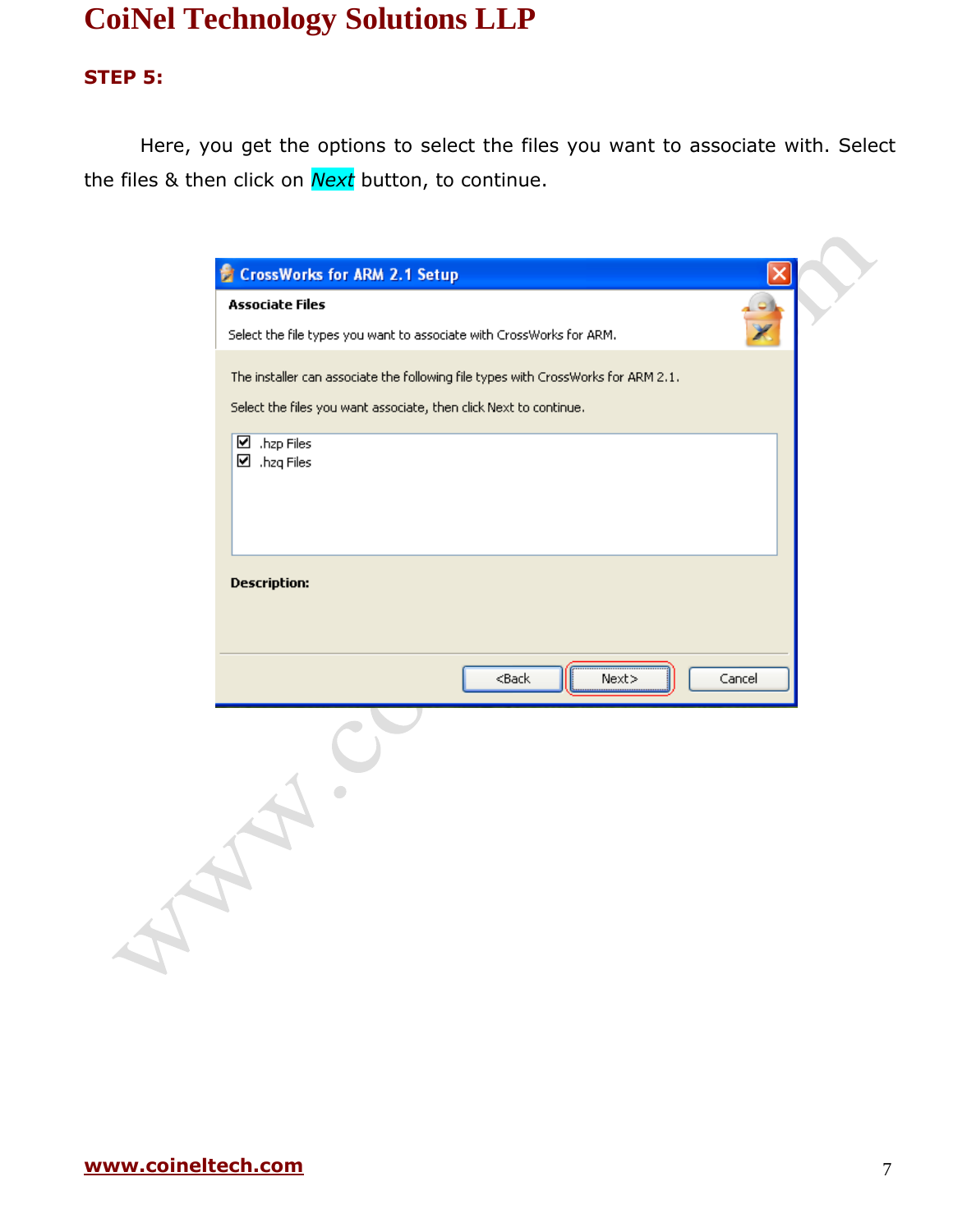#### **STEP 6:**

Here, setup prompts you to start the installation process. Click on *Install* button to start the installation process.

| <b>E</b> CrossWorks for ARM 2.1 Setup                       |          |                |        |
|-------------------------------------------------------------|----------|----------------|--------|
| <b>Start Installation</b>                                   |          |                |        |
| To start installation of CrossWorks for ARM, click Install. |          |                |        |
|                                                             |          |                |        |
|                                                             |          |                |        |
|                                                             |          |                |        |
|                                                             |          |                |        |
|                                                             |          |                |        |
|                                                             |          |                |        |
|                                                             |          |                |        |
|                                                             | $<$ Back | <u>Install</u> | Cancel |
|                                                             |          |                |        |
| $\overline{\phantom{0}}$                                    |          |                |        |
|                                                             |          |                |        |
|                                                             |          |                |        |
|                                                             |          |                |        |
|                                                             |          |                |        |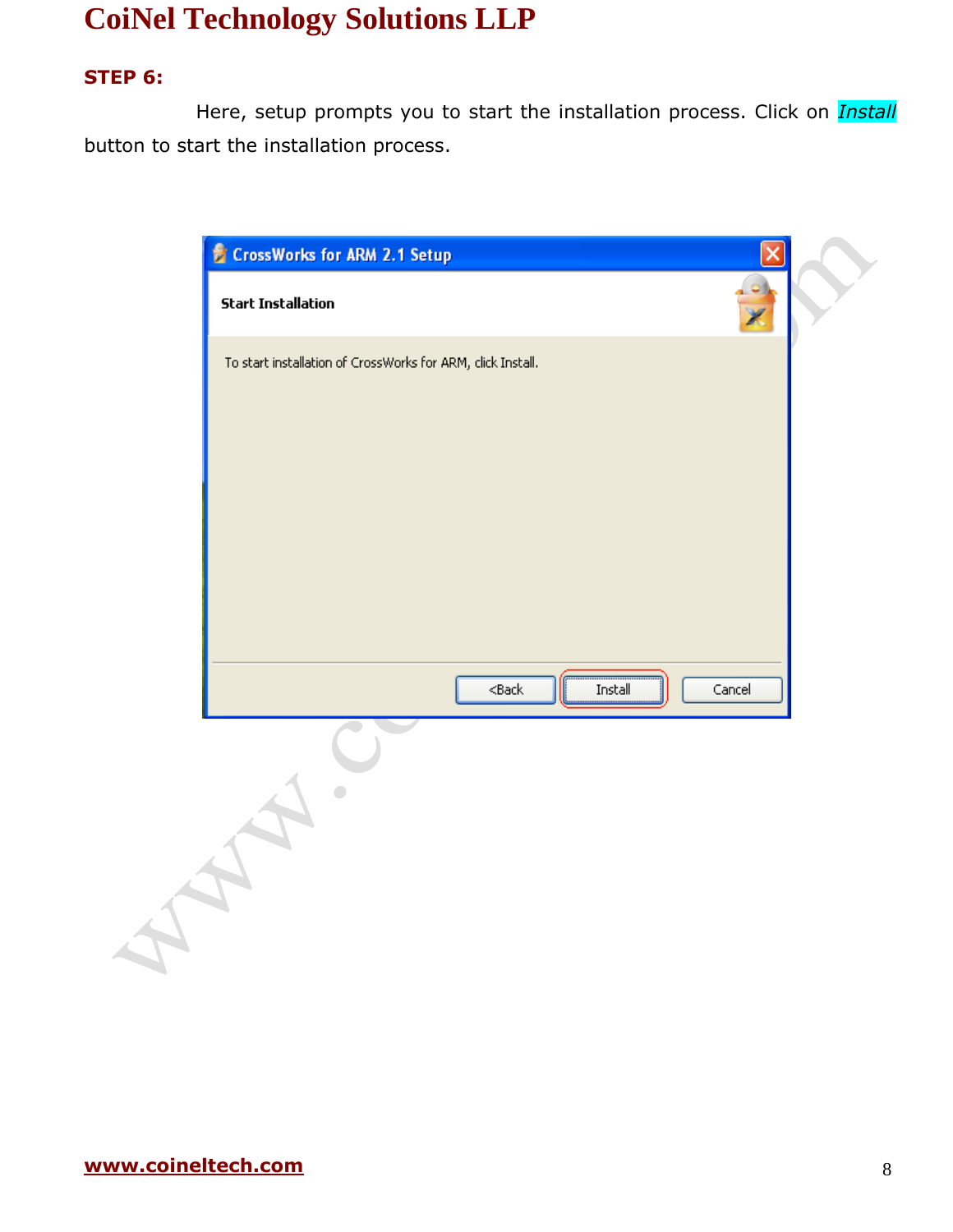This is how it looks, when your installation is in progress.

| <b>E</b> CrossWorks for ARM 2.1 Setup                                                  |  |
|----------------------------------------------------------------------------------------|--|
| Installing                                                                             |  |
| Library Files<br>libcpp_v4t_a_le_eabi_f.a<br>Current Progress<br><b>Total Progress</b> |  |
| $<$ Back<br>Next<br>Cancel                                                             |  |

#### **STEP 6:**

This is the last step in finishing your setup process. Click on *Finish* button to finish the setup process.

| CrossWorks for ARM 2.1 Setup                                                               |
|--------------------------------------------------------------------------------------------|
| <b>Installation Complete</b>                                                               |
| CrossWorks for ARM 2.1 has now been installed.<br>Click Finish to terminate the installer. |
|                                                                                            |
|                                                                                            |
| <br>$<$ Back<br>Finish<br>Cancel                                                           |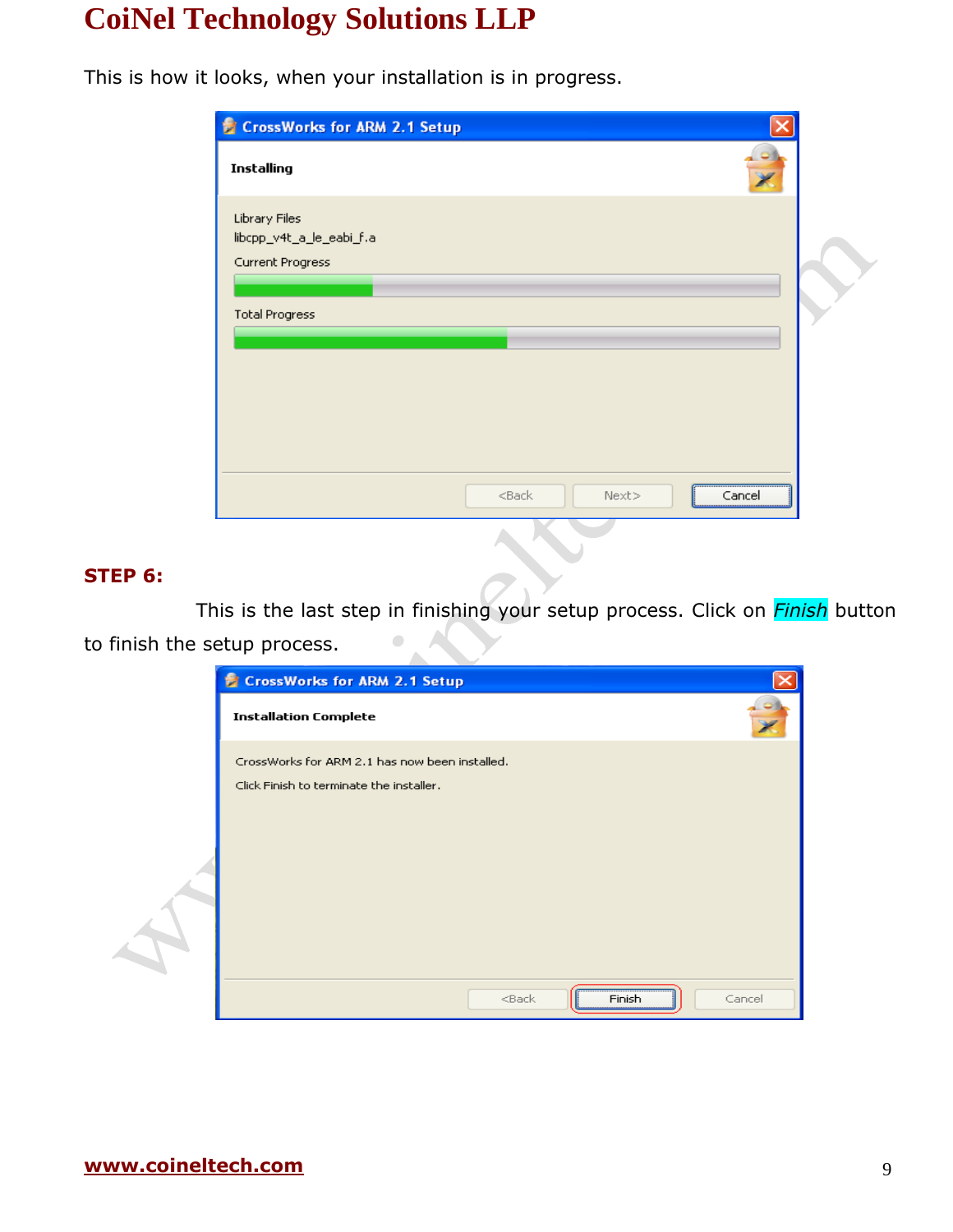### **CLARIFICATIONS AND SUPPORT**

### **For any technical discussion related to the product with our team and various users, visit and post your questions at**

**<www.coineltech.com/forums>**

### **READER RESPONSE**

It is our intention to provide you with the best documentation possible to ensure successful use of the product. If you wish to provide your comments on organization, clarity, subject matter, and ways in which our documentation can better serve you, please mail your comments to [support@coineltech.com](mailto:support@coineltech.com) or call our Technical Publications Officer at (+91) 80-23154423. Please list the following information, and use this outline to provide us with your comments about this Data Sheet.

- 1. How does this document meet your hardware and software development needs?
- 2. Do you find the organization of this data sheet easy to follow? If not, why?
- 3. What additions to the data sheet do you think would enhance the structure and subject?
- 4. What deletions from the data sheet could be made without affecting the overall usefulness?
- 5. Is there any incorrect or misleading information (what and where)?
- 6. How would you improve this document?
- 7. How would you improve our software, systems, and products?

### **After-sale Service**

We have special Technical Support Engineers to provide support and consultation in forms of telephone, E-mail and so on.

TEL: +91-80-23154423

Technical Support E-mail: [support@coineltech.com](mailto:support@coineltech.com)